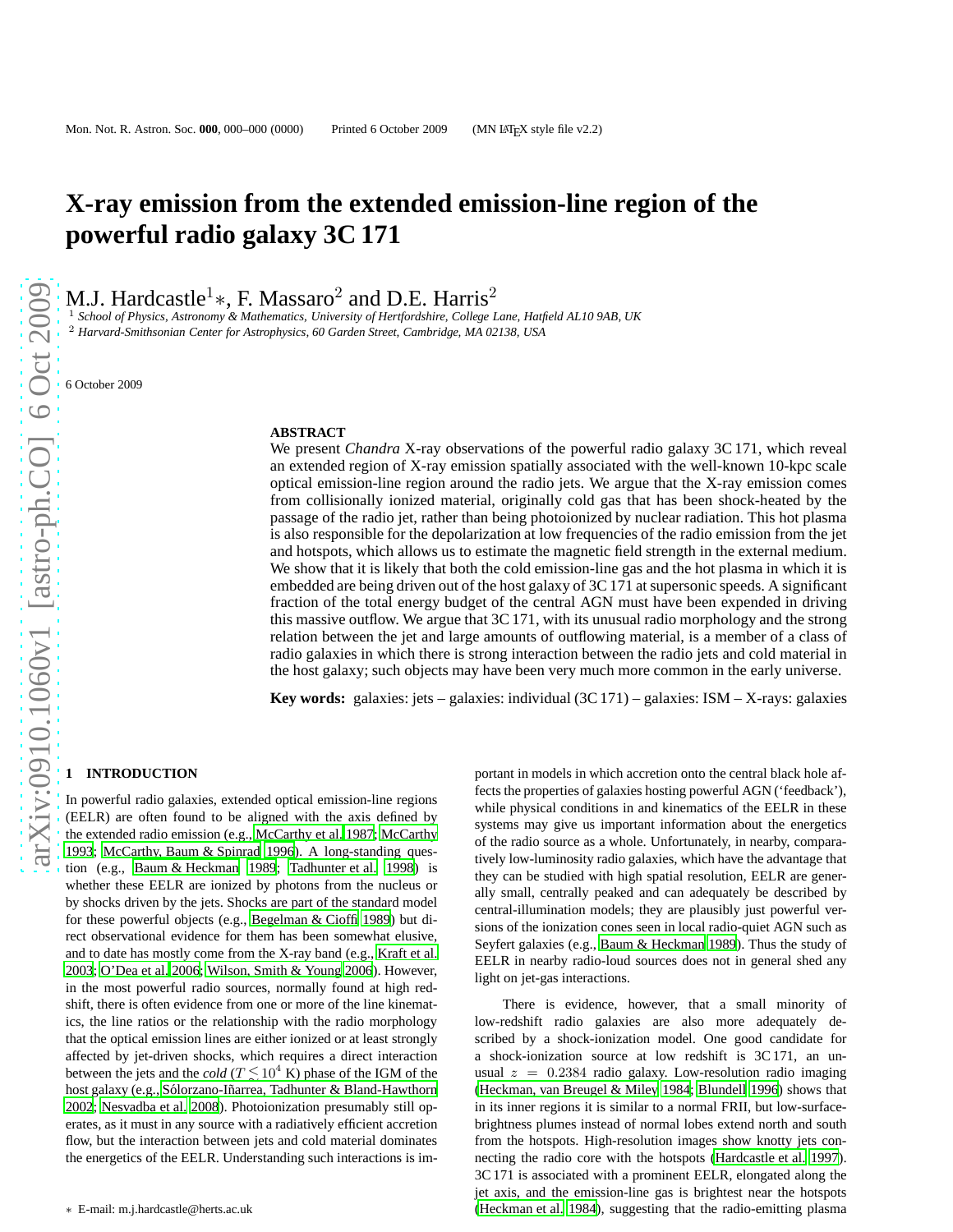## 2 *M.J. Hardcastle et al.*

is responsible for powering the emission-line regions. [Clark et al.](#page-8-14) [\(1998\)](#page-8-14) made William Herschel Telescope observations of the emission-line regions and showed that their ionization states are most consistent with a shock-ionization model, with the disturbed kinematics and high-velocity line splitting being indicative of direct driving of motions in the line-emitting gas by the jets. The velocity centroids of the lines observed are blueshifted at the level of a few hundred km  $s^{-1}$  relative to the systemic velocity in the east and similarly redshifted in the west, consistent with a jet-driven outflow (note that the two-sided appearance of the radio jets implies, given the normal assumption of relativistic jet speeds, that the jets are not far from the plane of the sky, in which case these radial velocities may substantially underestimate the outflow speed of the cold gas). The results of [Clark et al.](#page-8-14) were confirmed by later studies with integral-field spectroscopy and with the *Hubble Space Telescope* (*HST*) [\(S´olorzano-I˜narrea & Tadhunter 2003](#page-8-15); [Tilak et al.](#page-8-16) [2005](#page-8-16)). In terms of its apparent strong interactions between jet and cold IGM, 3C 171 may be a low-redshift analog of EELR around radio galaxies at high redshift, where cold gas is expected to be more abundant in radio source host galaxies.

3C 171 is also the only radio galaxy to date in which physical conditions in the EELR have been probed with detailed radio depolarization studies. [Heckman et al. \(1984](#page-8-11)) pointed out the depolarization of the radio source near the hotspots, while [Hardcastle et al.](#page-8-13) [\(1997](#page-8-13)) showed that the depolarization was spatially very closely connected with the EELR. More recently [Hardcastle](#page-8-17) [\(2003](#page-8-17)) (hereafter H03) used high-frequency radio polarimetry to measure the depolarization and Faraday rotation in the source as a function of position. Radio depolarization of the type seen in 3C 171 comes about as a result of unresolved structure in the Faraday rotation due to magnetoionic material in front of the source. As Faraday rotation depends on the electron density and magnetic field strength integrated along the line of sight, measurements of depolarization provide a measurement of the product of electron density and magnetic field strength in the external medium [\(Burn 1966](#page-8-18)) which is essentially independent of the other physical conditions in that medium, such as temperature, so long as it is ionized. The key result of H03 was that the line-emitting material of the EELR, though spatially coincident with the observed depolarization, cannot itself be responsible for the depolarization (given the physical parameters deduced from the observations and the known physical parameters of line-emitting clouds, the clouds have far too low a covering factor). Instead the EELR-emitting clouds must be embedded in a more diffuse, and presumably hotter, medium whose parameters were constrained by the radio data.

X-ray studies of 3C 171 allow a search for this diffuse phase of the external medium of the source. At the time that H03 was writing the only imaging X-ray data available were a *ROSAT* HRI observation that had previously been shown [\(Hardcastle & Worrall](#page-8-19) [1999](#page-8-19)) to give no detection of extended emission. Based on this and on assumed values for the characteristic magnetic field strength in the external medium, H03 placed some limits on the properties of the hot phase which suggested that an X-ray detection with deeper observations was unlikely. However, more recently, a short *Chandra* observation taken on 2007 Dec 22 (obsid 9304), with an effective sensitivity a factor of a few deeper than that of the *ROSAT* observations and a much higher spatial resolution, (Massaro et al. in prep) showed extended X-rays that clearly correlated very well with the observed region of radio depolarization, implying that the depolarizing medium could indeed be imaged directly.

The results of the *Chandra* snapshot motivated us to make the deep *Chandra* observation that is the subject of the present paper.

In this paper we first describe the deep X-ray observation (Section 2) and the principal imaging and spectroscopic results (Section 3). In Section 4 we first argue that the extended X-ray emission is definitely thermal in origin and associated with the depolarizing medium and then go on to discuss the implications of this model for the dynamics and energetics of the source. Our conclusions are summarized in Section 5.

Throughout the paper we assume a cosmology with with  $H_0 = 70$  km s<sup>-1</sup> Mpc<sup>-1</sup>,  $\Omega_{\rm m} = 0.3$  and  $\Omega_{\Lambda} = 0.7$ . This gives a luminosity distance to 3C 171, at  $z = 0.2384$ , of 1194 Mpc and an angular scale of 3.77 kpc  $\arccos^{-1}$ .

## **2 OBSERVATIONS**

We observed 3C 171 with the ACIS-S array on *Chandra* on 2009 Jan 08 for a livetime of 59461.4 s (obsid 10303). The observations were taken in VFAINT mode to allow the best possible background rejection. Processing was carried out in the standard manner using CIAO 4.1. In addition to applying the VFAINT background rejection corrections, we removed the standard 0.5 pixel position randomization during processing. There were no times of high background (flares) during the observation and so we use all of the data in the analysis that follows.

3C 171 was observed with *XMM-Newton* on 2009 Apr 07 as part of an unrelated program of observations of the nuclei of intermediate-resolution 3CRR sources [\(Hardcastle, Evans & Croston 2009](#page-8-20)) for a livetime before filtering of 18320.8 s (pn) and 23044.6 s (MOS), giving a total sensitivity in principle very similar to that of the *Chandra* observation. Unfortunately this observation was badly affected by high particle background – the count rate in the pn observation was typically an order of magnitude above the expected background level between 10 and 15 keV, and the MOS cameras were almost as badly affected. This effectively removes our ability to use the *XMM* data to study the large-scale environment of the source, and so in this paper we use them only for comparison with the small-scale spectroscopy from *Chandra*. For these purposes high background is not so problematic, and so we lightly filtered the pn data to remove the worst of the flaring, giving an effective observation time of 13101.8 s, and left the MOS data unfiltered.

For comparison with the X-ray we use the radio data described by H03, the [1](#page-1-0).4-GHz image from the 3CRR Atlas<sup>1</sup>, the (*HST*) data in the [OIII] and [OII] lines described by [Tilak et al. \(2005\)](#page-8-16), and the ground-based H $\alpha$  image of [Tadhunter et al. \(2000\)](#page-8-21), the last two kindly provided by Clive Tadhunter. For our analysis we aligned the peak of the nuclear component in the *Chandra* data (see below) with the position of the radio core. This required a shift of 0.22 arcsec in a roughly E-W direction, which is well within the known uncertainties on *Chandra*'s absolute astrometric accuracy<sup>[2](#page-1-1)</sup>. As we have no other compact features in common between the radio and X-ray maps, we retain the roll angle of the satellite from the default astrometry. The *HST* images were also aligned with the radio core at their brightest point; as this region is resolved with *HST* the alignment is probably only good to  $\pm 0.2$  arcsec.

See<http://www.jb.man.ac.uk/atlas/>.

<span id="page-1-1"></span><span id="page-1-0"></span><sup>2</sup> See<http://asc.harvard.edu/cal/ASPECT/celmon/> .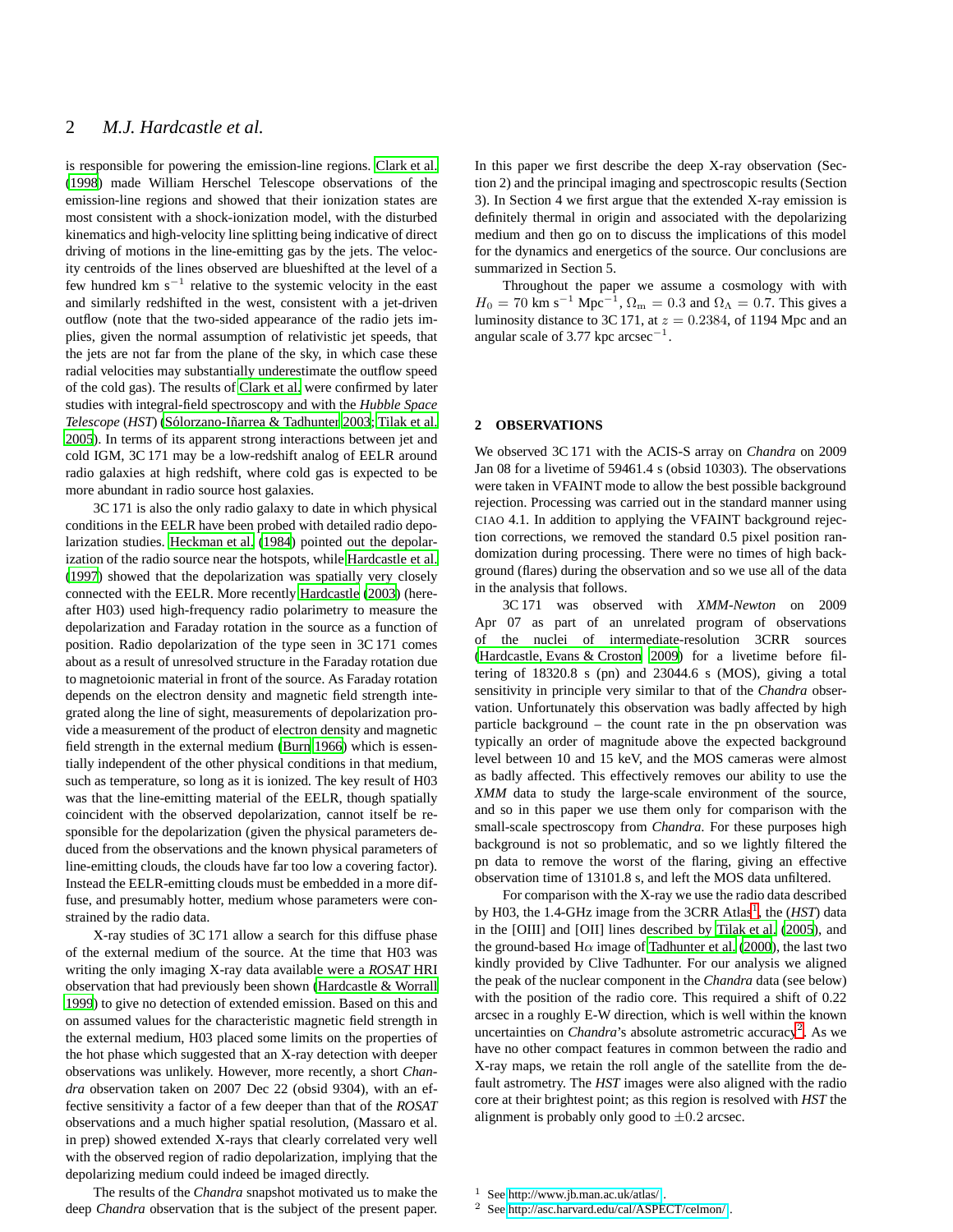## **3 RESULTS**

## **3.1 Imaging**

On small scales, *Chandra* resolves the emission from 3C 171 into a bright compact nuclear component, possibly slightly extended in a N-S direction, and low-surface-brightness emission roughly coincident with the main E-W axis of the radio jet (Fig. [1\)](#page-3-0). In a 2.5-pixel source circle, with background taken in a concentric annulus between 2.5 and 4 pixels, there are 1070 0.5-5.0 keV counts in the core, while the extended emission aligned along the radio jet, taking a rectangular region with two identical adjacent background regions and masking out everything within 4 pixels of the nucleus (as shown in Fig. [1\)](#page-3-0), contains  $123 \pm 12$  counts. The brightest parts of the extended X-ray emission are found near the radio hotspots, but the brightness peak is offset from the radio in both cases (0.5-1 arcsec to the S of the W hotspot, and a similar distance to the E and SE of the E hotspot). In 2.5-pixel source circles these brightness peaks contain  $46 \pm 7$  counts (E peak) and  $32 \pm 6$  counts (W peak) and thus account for the majority of the X-ray emission from the source.

It is immediately apparent from the polarization vectors in Fig. [1](#page-3-0) that there is a good correlation between X-ray emission and depolarization (seen as unpolarized regions in this low-frequency radio map): there is no depolarized region that does not have coincident X-ray emission and only one part of the radio source coincident with X-ray emission (to the N of the W hotspot) that shows significant radio polarization. The X-ray emission also broadly follows the region delineated by the optical emission-line region (Fig. [2\)](#page-4-0). The clearest differences are near the E hotspot, where the [OIII] emission runs south of the X-rays (although the [OII] data show a very similar structure to the X-ray emission) and at the W hotspot, where the peak brightness in the X-rays has no corresponding optical emission. The X-rays also appear very similarly distributed to the H $\alpha$  emission seen in the ground-based imaging of [Tadhunter et al.](#page-8-21) [\(2000](#page-8-21)). There is clearly an intimate connection between the X-ray emission, the radio depolarization, and the optically emitting gas.

On larger scales, there is little evidence of any extended X-ray emission associated with 3C 171 (Fig. [3\)](#page-5-0). The most obvious feature extends about 10 arcsec N of the nucleus, and is roughly coincident with a similar linear H $\alpha$  feature seen by [Tadhunter et al. \(2000](#page-8-21)) (Fig. [4\)](#page-5-1). This extended feature contains  $17 \pm 40.5$ -5.0 keV counts. Weak extended emission is coincident with the W radio lobe (Fig. [3\)](#page-5-0) but does not appear to trace the radio structure. At most a few tens of counts in the 0.5-5.0 keV energy band can be associated with all the emission on scales larger than that of the jet.

#### <span id="page-2-0"></span>**3.2 Spectroscopy**

Spectral fitting was carried out using XSPEC 12. Spectra were grouped to have a minimum of 20 counts per bin after background subtraction. Spectral fitting to *Chandra* data was done in the 0.4- 7.0 keV energy range in which *Chandra* is well calibrated, while for *XMM-Newton* the 0.3-8.0 keV energy range was used. All fits included Galactic absorption with an assumed  $N_{\rm H} = 6.6 \times 10^{20}$ cm<sup>-2</sup>. Errors quoted are  $1\sigma$  for 1 degree of freedom ( $\Delta \chi^2 = 1.0$ ).

We began by considering the *Chandra* spectrum of the bright core, which was previously discussed by [Hardcastle et al. \(2009\)](#page-8-20). The core has a count rate of 0.076 photons per 3.2 s frame, so pileup is expected to be negligible. In the 2.5-pixel source region discussed above, the data were well fitted ( $\chi^2 = 50.1/59$ )

using the standard model for narrow-line radio galaxies, consisting of a power law with only Galactic absorption together with another power-law component with much higher intrinsic absorption. The unabsorbed component is required — fitting with an absorbed power law only gives  $\chi^2 = 76/61$  — but its photon index is not constrained and we fix it to the value of 2.0 adopted by [Hardcastle et al. \(2009](#page-8-20)). Other forms for this component, such as soft thermal emission, cannot be ruled out. The properties of the absorbed component are well constrained; the absorbing column is  $(8.8 \pm 1.0) \times 10^{22}$  cm<sup>-2</sup> and the photon index is 1.76<sup>+0.19</sup><sub>-0.10</sub>. The implied absorption-corrected rest-frame 2-10 keV luminosity of the absorbed component is  $1.2 \times 10^{44}$  erg s<sup>-1</sup>. Iron features are often seen in the spectra of narrow-line FRIIs, but none is present in 3C 171.

The spectrum of the extended emission, using the region discussed above, could be fitted either with an APEC model (abundance fixed to 0.35 solar, a typical value for the intra-group medium;  $\chi^2 = 5.9/4$ ,  $kT = 1.5 \pm 0.2$  keV) or a power law  $(\chi^2 = 3.3/4, \Gamma = 2.7 \pm 0.2)$ . The presence of some emission at high energies, and the absence of any peak in the emission around 1 keV, were the main factors favouring the power-law model. Better fits with APEC models could be obtained by reducing the abundance, so we do not regard the difference in  $\chi^2$  here as in any way conclusive; with spectra of this signal-to-noise it is not possible to distinguish between power-law and thermal models in complete generality. Nor can we distinguish with these data between singlephase and multiphase, or between photoionized and collisionally ionized gas; there is no simple model within XSPEC that would adequately represent a photoionized plasma. For the thermal model, the (absorbed) 2-10 keV flux is  $1.8 \times 10^{-15}$  erg cm<sup>-2</sup> s<sup>-1</sup>, the (absorbed) flux in the 0.1-2.4 keV *ROSAT* band used by H03 is  $7.2 \times 10^{-15}$  erg cm<sup>-2</sup> s<sup>-1</sup> (consistent with the H03 upper limit; the flux is higher than in the hard X-ray band due to the soft spectrum of the extended emission), and the rest-frame 2-10 keV unabsorbed luminosity is  $4.7 \times 10^{41}$  erg s<sup>-1</sup>.

We investigated whether there was any difference in hardness ratio between the hotspot regions and the rest of the extended emission. To do this we split the data at 1 keV and considered the ratio of hard to soft counts in (1) the two 2.5-pixel hotspot regions considered above and (2) the remainder of the extended region, in both cases using the same adjacent background rectangles. Although the hotspots appear softer than the rest of the extended emission, the difference is not significant at better than about the 1.5 sigma level, and the extended region near to the core is more likely to be contaminated by hard photons from the heavily absorbed core region.

Finally we considered joint fits to the *Chandra* and *XMM-Newton* data. *XMM* does not have the resolution to separate the compact and extended regions seen with *Chandra* and so for both instruments we extracted a spectrum using a 25-arcsec source circle centered on the AGN. The spectrum of this region is obviously dominated by the absorbed emission from the AGN itself, but will contain a contribution from the extended component. We fitted a model consisting of an unabsorbed power law with normalization and photon index fixed to the values determined with the *Chandra* spectroscopy, an absorbed power law with free normalization, photon index and absorbing column, and either an APEC model with abundance 0.35 solar or a further power law. In either model the parameters of the AGN component were well constrained and similar to those derived from *Chandra* alone. For the thermal model ( $\chi^2 = 168/144$ ) we found  $N_H = (9.2^{+1.2}_{-0.7}) \times 10^{22}$  $\text{cm}^{-2}$  and photon index 1.68<sup>+0.19</sup>, while the thermal component had  $kT = 3.1^{+2.3}_{-1.0}$  keV. The power-law model ( $\chi^2 = 163/144$ )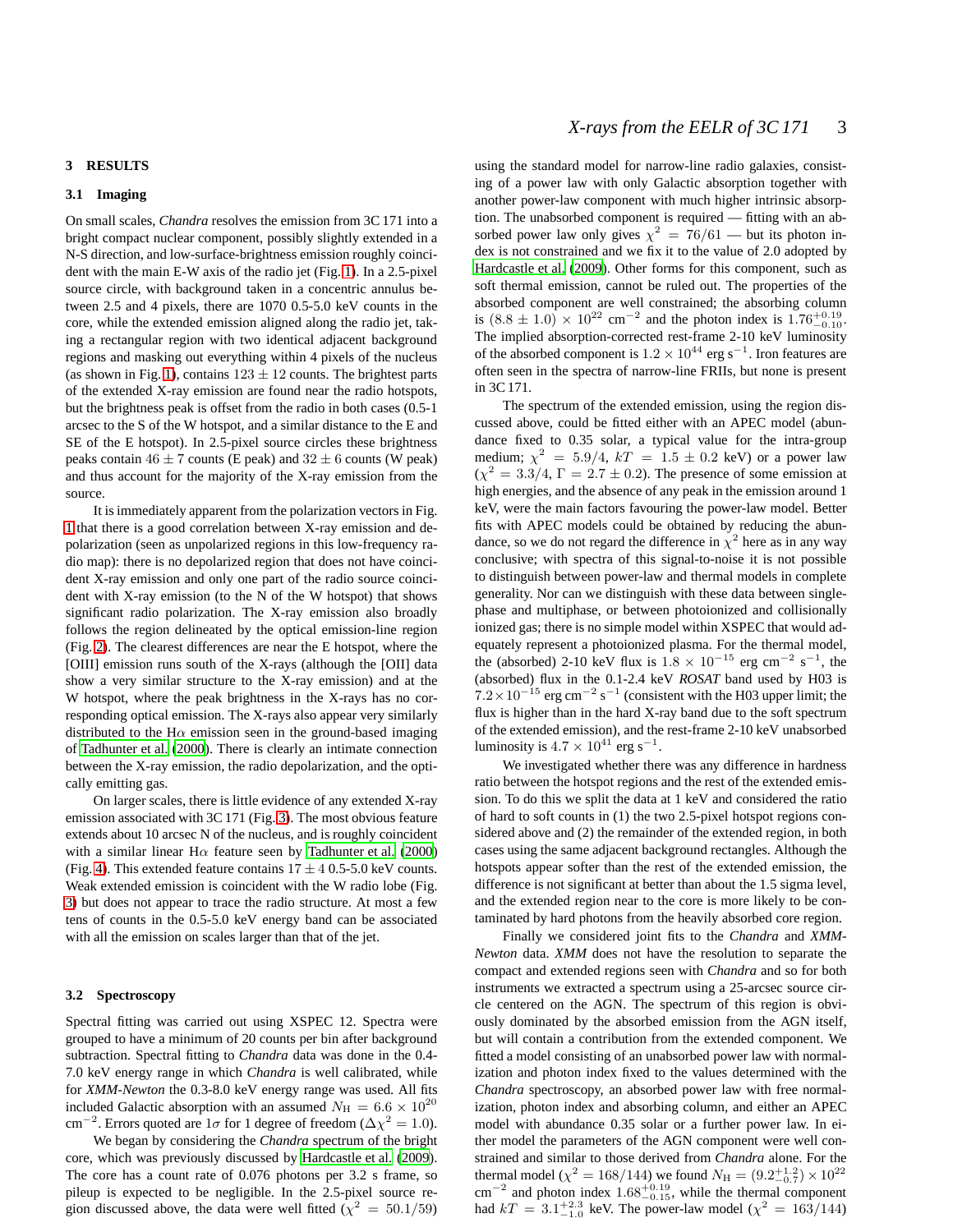

<span id="page-3-0"></span>**Figure 1.** Unsmoothed grayscale of *Chandra* counts in the energy range 0.5-5.0 keV, binned with pixels of 0.5 the nominal *Chandra* pixel size. Overlaid radio contours are from the 8.1-GHz map of H03 with resolution  $0.29 \times 0.20$  arcsec. The vectors show fractional polarization and polarization direction; they are rotated through 90 degrees from the E-vector so that in the absence of Faraday rotation they would give an estimate of the magnetic field direction in the radio source. Where vectors are not plotted no polarization has been detected at 8.1 GHz. Overplotted (dashed lines) is the region used for extraction of the X-ray spectrum of the extended emission; the region inside the inner circle is excluded.

had  $N_{\rm H} = (8.8^{+1.3}_{-1.0}) \times 10^{22}$  cm<sup>-2</sup>, a photon index of  $1.64^{+0.20}_{-0.15}$ , and a photon index for the additional unabsorbed power law of  $2.1 \pm 0.3$ . The *XMM* data thus show that the active nucleus of 3C 171 does not seem to have varied in normalization, photon index or absorbing column over the three months between the two observations, but they do not really help us to distinguish between a thermal and a non-thermal model for the extended emission.

## **4 DISCUSSION**

## **4.1 Thermal or non-thermal?**

The interpretation of these observations clearly hinges on the nature of the central region of extended X-ray emission. As we have seen, spectroscopy marginally favours a non-thermal origin for this emission over an APEC plasma with abundance values typical for the intragroup or intracluster medium. We know that the jets, hotspots and lobes of radio galaxies can all emit non-thermal emission via the inverse-Compton process. However, there seem to us to be several compelling reasons for preferring a thermal model for all the extended X-ray emission:

(i) Non-thermal emission from jets and hotspots generally shows some correspondence with the radio emission; if there are offsets, the offsets are more typically in the direction of the nucleus; crucially, there are no documented offsets for hotspots where the hotspot counterpart lies outside the boundaries of the radio emission, and it is very hard to see how such a situation can arise. In 3C 171 the peaks of the extended emission clearly lie outside the boundaries of the radio emission (Fig. [1\)](#page-3-0). The inner part of the extended emission is not associated with any feature in the knotty inner jet, whereas synchrotron emission from FRII jets tends to trace jet structure quite well (e.g., [Wilson, Young & Shopbell 2001;](#page-8-22) [Kraft et al. 2005](#page-8-23)). Inverse-Compton emission from the small-scale lobes would be expected to be well matched morphologically to the radio structure, but this is not seen in 3C 171: in any case the predicted inverse-Compton emission from 3C 171, if it follows the trend seen in other FRIIs at similar redshift (e.g., [Croston](#page-8-24) et al. [2005](#page-8-24)) is negligible.

(ii) The good agreement between the structure in emission lines and the X-rays, which may extend to regions where there is no radio emission at all, is very hard to explain in a non-thermal model.

(iii) The strong correlation between X-ray emission and depolarization, and particularly the fact that this correlation appears better for the X-ray emission than for emission at any other waveband, is impossible to explain in a non-thermal model.

In what follows we therefore investigate the consequences of considering a thermal model for the extended X-ray emission in 3C 171.

#### **4.2 Shock-ionized or photoionized?**

Is the extended X-ray emission thermal bremsstrahlung from shock-heated thermal material or could it be dominated by unresolved emission lines photoionized by the flux from the active nucleus? These two models imply different density, temperature and pressure profiles for the X-ray-emitting plasma. In particular, the rough constancy in both the X-ray brightness along the jet and the X-ray to optical emission line flux ratio on scales between  $\sim 5$ and 20 kpc from the nucleus implies a roughly constant ionization parameter if both the optical and X-ray emission is produced by photoionization; as the photon number density drops as  $r^{-2}$ , the density profile (assuming an ionization-cone geometry) must also go roughly as  $r^{-2}$ . By contrast, in a thermal bremsstrahlung model the density must be roughly constant throughout the emitting region.

One piece of evidence favouring the photoionized model comes from the ratio of optical emission line flux to soft X-ray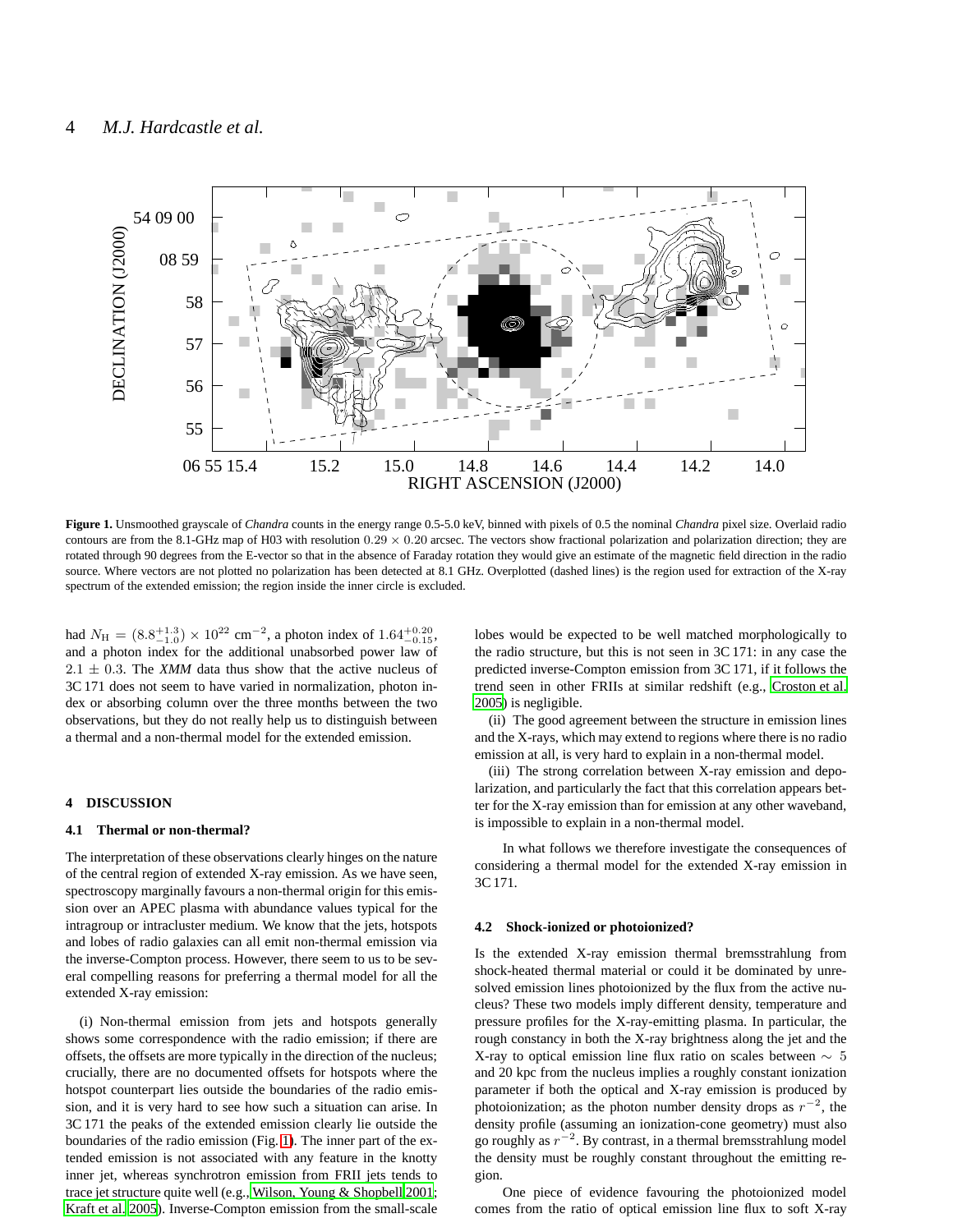

<span id="page-4-0"></span>**Figure 2.** Contours of the 0.5-5.0 keV *Chandra* data of Fig. [1,](#page-3-0) smoothed with a Gaussian with FWHM 1.0 arcsec, are overlaid on (top) the unsmoothed *HST* [OIII] image and (bottom) the *HST* [OII] image smoothed with a Gaussian of FWHM 0.1 arcsec to improve signal-to-noise. The lowest contour is at 0.2 counts per 0.246-arcsec pixel; this is a factor 2 above the  $3\sigma$  level, defined by the method of [Hardcastle \(2000\)](#page-8-25), relative to the off-source background. Contours increase by a factor 2 at each step.

flux, following [Bianchi, Guainazzi & Chiaberge \(2006](#page-8-26)) who analysed the extended X-ray and radio structures in a sample of nearby Seyfert galaxies. The total flux of [OIII] emission in a 10-arcsec aperture centered around the peak of the source is  $3.9 \times 10^{-14}$  erg  $s^{-1}$  cm<sup>-2</sup> (Tilak, priv. comm.). If we scale this to include only the emission at distances  $> 2$  arcsec from the nucleus, it drops by a factor 2. The unabsorbed X-ray flux of the extended emission in the 0.5-2.0 keV band used by [Bianchi et al.](#page-8-26) is  $(7.5 \pm 0.7) \times 10^{-15}$  erg  $s^{-1}$  cm<sup>-2</sup>, so the ratio of the optical to soft X-ray flux is roughly a factor 2.5. The flux ratio seen here thus is comparable to, though at the low end of, that seen in the Seyferts analysed by [Bianchi et al.](#page-8-26), where both the [OIII] emission and the X-rays are inferred to be photoionized by the nucleus. However, in 3C 171 we know that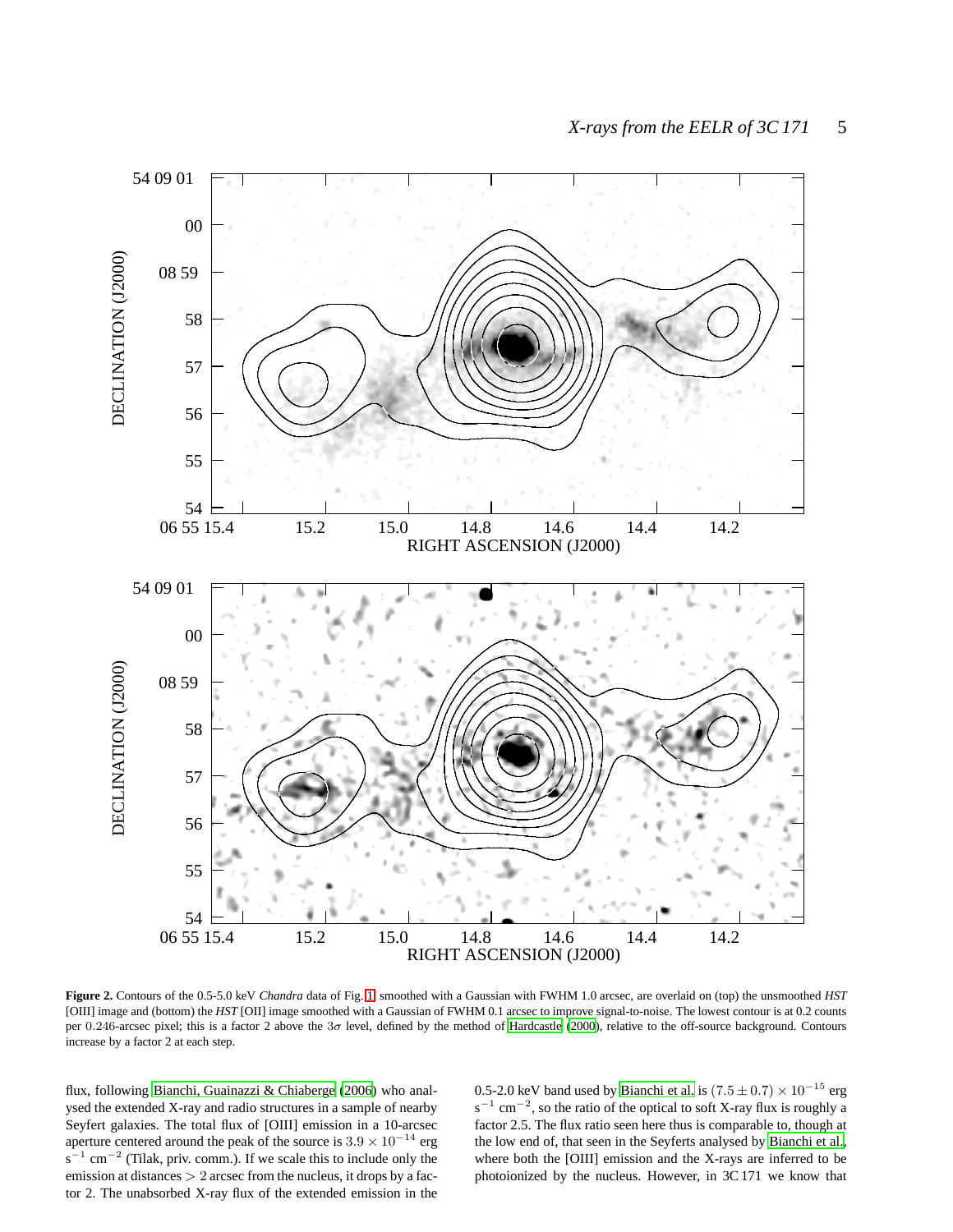

<span id="page-5-0"></span>**Figure 3.** *Chandra* counts in the energy range 0.5-5.0 keV, binned to the nominal pixel size and smoothed with a Gaussian of FWHM 3.0 arcsec. The burnt-out central region roughly corresponds to the region seen in Figs [1](#page-3-0) and [2.](#page-4-0) Overlaid radio contours are from the 1.4-GHz VLA map from the 3CRR Atlas, with a resolution of 1.3 arcsec, and are at  $0.5 \times (1, 4, 16...)$ mJy beam−<sup>1</sup> .



<span id="page-5-1"></span>**Figure 4.** H $\alpha$  image of 3C 171 from [Tadhunter et al.](#page-8-21) [\(2000](#page-8-21)) with superposed contours from the smoothed X-ray image of Fig. [3.](#page-5-0) The lowest contour is at the  $3\sigma$  level as determined using the method of [Hardcastle](#page-8-25) [\(2000](#page-8-25)), corresponding to 0.082 counts per 0.492-arcsec pixel. Contours increase by a factor 2 at each step.

the [OIII] emission is most likely to be shock-ionized [\(Clark et al.](#page-8-14) [1998](#page-8-14)), so this agreement may be a coincidence.

We can place some simple limits on the photoionized model using the requirement of constant ionization parameter, following the analysis of [Weaver et al.](#page-8-27) [\(1995](#page-8-27)). Let the emitting geometry be a cone between radial distances of  $r_{\text{in}}$  and  $r_{\text{out}}$ , so that the radius of the cone at a distance r is given by  $R(r) = R_{\text{out}}(r/r_{\text{out}})$ , and let the density be given by  $n(r) = n_{\text{in}}(r/r_{\text{in}})^{-2}$ . Then the total luminosity of the cone is given by

$$
L_{\text{line}} = \int_{r_{\text{in}}}^{r_{\text{out}}} \pi R^2(r) n^2(r) j(\xi) dr
$$
  

$$
= \pi \left(\frac{R_{\text{out}}}{r_{\text{out}}}\right)^2 n_{\text{in}}^2 r_{\text{in}}^4 j(\xi) \left[\frac{1}{r_{\text{in}}} - \frac{1}{r_{\text{out}}}\right]
$$
(1)

and we see that, if geometrical factors are fixed and the emissivity for a given ionization parameter  $\xi$  in the relevant band is known [\(Weaver et al.](#page-8-27) give  $10^{-24}$  erg cm<sup>3</sup> s<sup>-1</sup>) the luminosity determines the density. (We assume a filling factor of order unity since we know that low filling factors will prevent the X-ray-emitting plasma from depolarizing the radio emission; see below.) The soft X-ray luminosity, given the flux above, is  $\sim 10^{42}$  erg s<sup>-1</sup>. If we take  $r_{\text{in}} = 4$  pixels = 1.97 arcsec = 7.4 kpc,  $r_{\text{out}} = 5.5$  arcsec = 20.7 kpc, and  $R_{\text{out}} = 5$  kpc (based on the spatially resolved optical emission-line gas, see H03) then we find  $n_{\text{in}} \approx 1 \text{ cm}^{-3}$ , and so  $n(r_{\text{out}}) \approx 0.1 \text{ cm}^{-3}$ . We have the additional requirement that the ionization parameter  $\xi$ , defined as

$$
\xi = \frac{L_s}{nr^2} \tag{2}
$$

be > 100 erg s<sup>-1</sup> cm [\(Weaver et al. 1995](#page-8-27)) and for the constraint on  $n$  that we have just derived this implies that the ionizing luminosity  $L_s$  has to be >  $5 \times 10^{46}$  erg s<sup>-1</sup>; even allowing for anisotropy of the ionizing continuum, this seems very high compared to the Xray luminosity of the nucleus computed in Section [3.2.](#page-2-0) Moreover, when we consider the temperature of the photoionized gas (likely to be ∼ 10<sup>6</sup> K, see [Krolik & Kallman 1984](#page-8-28)) we can see that the external pressures are likely to be such that the radio source would drive a shock into this material anyway (see below, Section [4.4\)](#page-6-0); so it is hard to see how a self-consistent photoionization model can be derived. We therefore focus in what follows on the implications of a model in which the X-ray emission comes from collisionally ionized, shock-heated material.

## **4.3 The depolarizing medium?**

Is the extended X-ray emission coming directly from the depolarizing medium inferred from the radio data (H03)? From polarization observations at high frequency, H03 inferred that the product  $n_e B d \approx 0.1$  cm<sup>-3</sup> nT kpc<sup>-1</sup>, where  $n_e$  is the electron density in the depolarizing medium,  $B$  is the field strength, and  $d$  is the scale size of field reversals, required by observations to be  $\lesssim$  1 kpc; given the uncertainties and simplifying assumptions, this constraint is probably only an order-of-magnitude estimate. Note in particular that H03 assumed a cylindrical geometry with radius 5 kpc and length 50 kpc for the depolarizing medium, based on the appearance of the source in optical emission lines.

On the assumption of a collisionally ionized, thermal origin for the X-rays, we can use the APEC normalization to work out a mean electron density. We begin by using the parameters of H03 for the geometry of the depolarizing region; this gives  $n_e \approx 0.05$ cm<sup>-3</sup> if we assume that the emission region is a uniformly filled cylinder. Thus, for  $d < 1$  kpc, we obtain a constraint on the external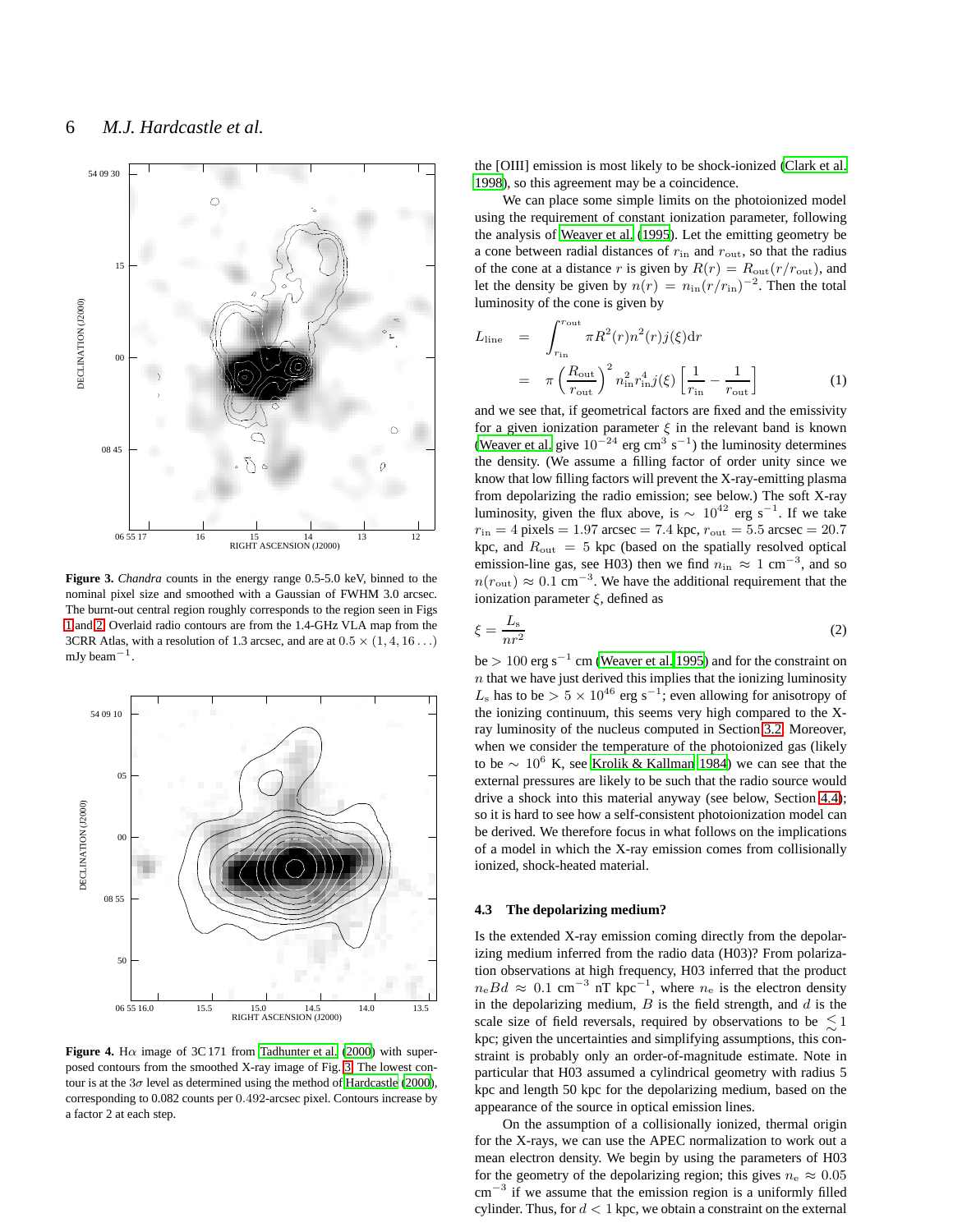magnetic field,  $B > 2$  nT. H03 preferred lower field strengths, but there is no reason in principle why they cannot be higher. A plausible *upper* limit is given by the field strength that gives an energy density equal to that in the gas, i.e.

$$
(3/2 \times 1.84n_e)kT = \frac{B^2}{2\mu_0}
$$
 (3)

since we do not expect the external gas to be magnetically dominated. This constraint gives  $B < 9$  nT for  $kT = 1.5$  keV, which is entirely consistent with the lower limit derived from the depolarization observations, and implies  $d > 200$  pc for our adopted density, which is reasonable as we know that some of the Faraday structure was resolved by the highest-resolution observations of H03. Moreover, for the density and temperature implied by the thermal model for the extended X-rays, we find a pressure  $p$  in the X-ray-emitting gas equal to around  $2 \times 10^{-10}$  dyn cm<sup>-2</sup>, which is very consistent with what might be expected for pressure balance with emission-line clouds having  $n_e = 100 \text{ cm}^{-3}$ , kT =  $10^4$  K. We conclude that it is very plausible that we are directly imaging the depolarizing medium, in which case the depolarization data require that the magnetic field energy density in the X-ray-emitting plasma be within a factor of a few of the thermal energy density. A consequence of this is that the filling factor of the X-ray emitting material must be of order unity, since low-filling-factor plasma cannot effectively depolarize the radio emission; thus the X-ray-based pressures should be a good measure of the true pressure around the jet.

The choice of geometry for the hot gas affects the inferred parameters. As mentioned above, H03's assumptions were based on the properties of the [OIII] emission-line gas. Given the extent of the *Chandra* extended emission, a length of the cylinder of around 42 kpc and a radius around 5.6 kpc (without correction for the resolution of the instrument) might be estimated. Since  $n_e$  goes as  $V^{-1/2}$ , the effect on the inferred density of adopting these X-rayderived parameters would be negligible; unless the source is very far from the plane of the sky, the likely effect of any correction for projection would be similarly limited. Accordingly we retain the parameters used by H03 in what follows.

## <span id="page-6-0"></span>**4.4 Dynamics, outflows and source energetics**

If the X-ray emitting gas genuinely represents the depolarizing medium, and fills the space in between the cold emission-line clouds with a filling factor close to unity, and if the emission-line clouds acquire their observed radial velocity offsets as a result of interaction with the jet, as implied by the association of high velocities with jet structures seen by [Clark et al.](#page-8-14) [\(1998](#page-8-14)), then it seems very plausible that the hot phase is moving along with the cold clouds. In particular, if the cold clouds are swept up, shock-ionized material, as argued by Clark et al., then the material in between them will be swept up too. From the line splitting observed by [Clark et al.,](#page-8-14) we can put a lower limit on the velocity of the cold clouds away from the nucleus of  $\sim 500$  km s<sup>-1</sup>; as mentioned above, this is highly conservative given the evidence that the jet axis lies close to the plane of the sky. In addition to the thermal energy stored in the gas,  $\sim (3/2)V(n_e+n_p)kT$ , which is around  $4\times 10^{58}$ erg, we require that the radio source must have supplied the kinetic energy of the outflow,  $\sim (1/2) n_{\rm p} m_{\rm p} V v^2$ , which is  $\gtrsim 10^{58}$  erg, given that the mass of the hot gas,  $n_{\rm p}m_{\rm p}V$ , is around  $3 \times 10^9 M_{\odot}$ . However, if the outflow is driven by a shock, the expansion speed  $v$ may be much higher. We next consider the dynamics and energetics of a possible shock in 3C 171.

We may compare the pressures derived in the previous section to the minimum energy in the radio components in order to gain some insight into the source dynamics. In the brightest region of the E hotspot, which we model as a cylinder with a length of 0.7 arcsec and a width of 0.225 arcsec based on the high-resolution radio images of H03, we fitted a broken power-law model in electron energy to the electron energy spectrum to determine the minimum energy. We conservatively assume no protons and  $\gamma_{\rm min} = 1000$ , and find a minimum pressure (assuming a fully tangled field, so that  $p_{\min} = U_{\min}/3$ ) of around  $4 \times 10^{-8}$  dyn cm<sup>-2</sup>. This is substantially higher than the external pressure inferred in the previous section, so it seems clear that the hotspot and the region of the jet head around it are capable of driving a shock into the external medium, explaining the presence both of the hot and cold phases of ionized gas. Modelling this bright region of the hotspot as a uniform cylinder significantly understates the complexity of the radio emission, but no plausible more detailed model would reduce the minimum pressure by 1.5 orders of magnitude. On the other hand, the minimum pressure in the large-scale lobes, on scales of tens of kpc, is  $\sim 3 \times 10^{-11}$  dyn cm<sup>-2</sup>, giving a plausible reason why these large-scale lobes avoid the central regions of the source.

If we assume that the minimum pressure in the lobes, estimated above, is comparable to (it clearly cannot be less than) the pressure in any external hot-gas environment, then we can work out the Mach number of the shock being driven by the jets, given that

$$
\frac{p_2}{p_1} = \frac{2\Gamma \mathcal{M}_1^2 + (1 - \Gamma)}{\Gamma + 1}
$$
(4)

where  $\Gamma$  is the adiabatic index,  $5/3$  in this case; this implies a moderate-strength shock of  $\mathcal{M}_1 \sim 2.4$ , a density contrast across the shock of around 2.6, and a pre-shock temperature of 0.6 keV, in turn implying a shock speed around 1400 km s<sup> $-1$ </sup>. These values seem plausible. The temperature estimate for the hot gas is consistent with what might be expected for a poor group of galaxies. From the temperature-luminosity relationship for groups (e.g., [Osmond & Ponman 2004](#page-8-29)), we expect a total bolometric luminosity for such a system on the order of  $4 \times 10^{41}$  erg s<sup>-1</sup>, which is comparable to the upper limit on the group-scale bolometric unabsorbed luminosity for  $kT = 0.6$  keV if we assume there are  $<$  30 counts in group-scale emission,  $<$  7  $\times$  10<sup>41</sup> erg s<sup>-1</sup>. Finally, the required external density on scales of a few kpc,  $n_e \sim 0.02$ cm<sup>−</sup><sup>3</sup> , although a little high, seems to be within a factor of a few of what is plausible for a poor group (see, e.g., the entropy profiles of [Ponman, Sanderson & Finoguenov 2003](#page-8-30)). Thus all the evidence seems consistent with the idea that the X-ray emission is shocked gas from a powerful jet propagating into a poor group environment, though we cannot rule out the possibility that the shock is instead being driven through much colder, denser external material which would not be visible in the X-ray (a point we return to below, Section [4.5\)](#page-7-0). If we assume that the hot and cold phases are moving out with the jet at 1400 km  $s^{-1}$ , then the kinetic energy of the outflow becomes  $\sim 8 \times 10^{58}$  erg.

If the estimates of shock speed above are correct, then the projected jet length of around 16 kpc implies a source lifetime  $\sim L/v \approx 10^7$  years, which is not atypical for dynamic age estimates of small radio galaxies (projection would imply longer timescales). The jet then has to supply at least the excess thermal and kinetic energy of the gas, which is  $\sim 10^{59}$  erg for  $v \sim 1400$  km s<sup>-1</sup>, on this timescale, giving a required total jet power of  $3 \times 10^{44}$ erg s<sup> $-1$ </sup>. This is in one sense a lower limit on the jet power since it excludes the energy stored in the lobes, but in another sense an upper limit since it assumes that all the gas moves at the putative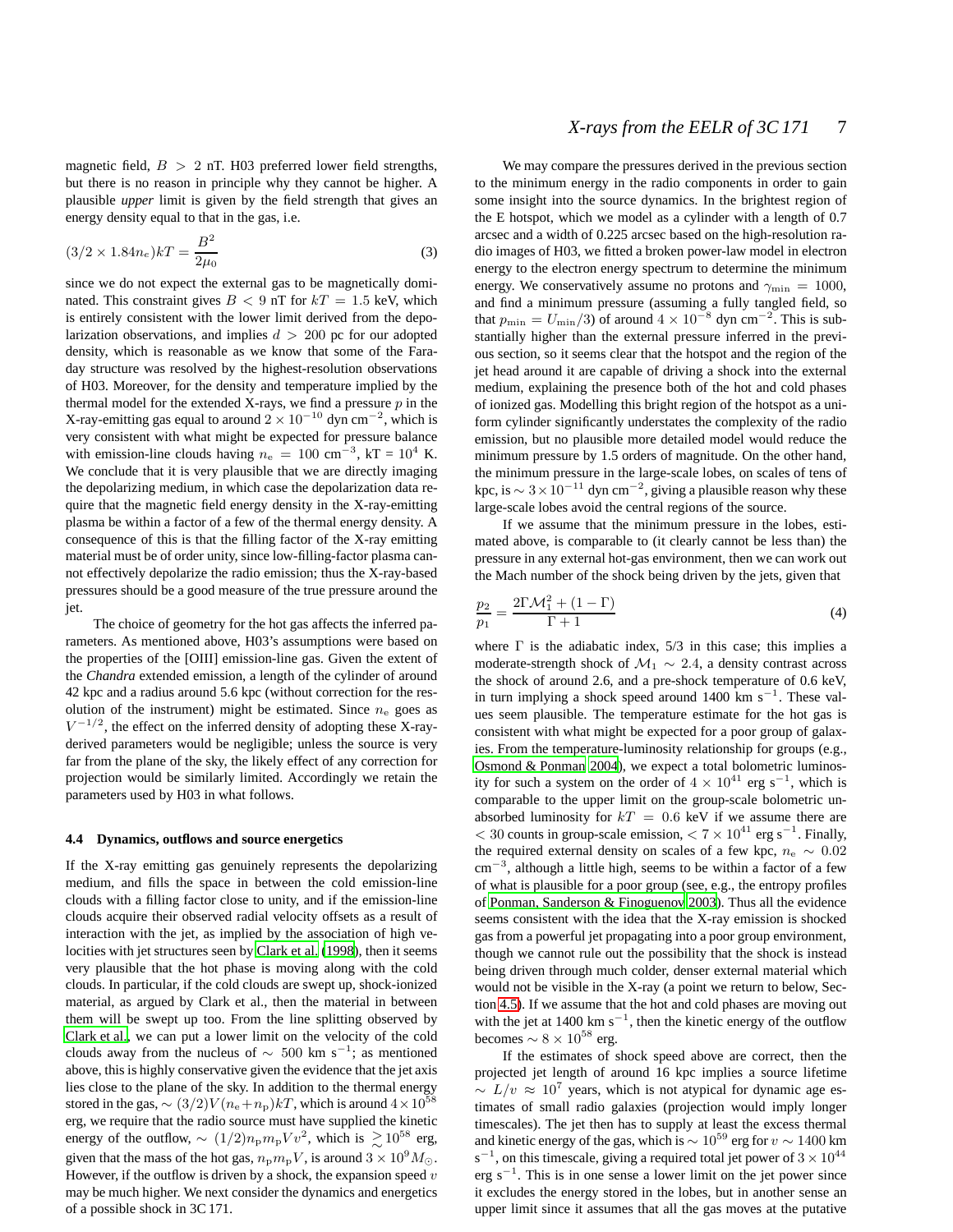shock speed and neglects any projection effects. Nevertheless it is interesting that this jet power is very comparable to the bolometric radiative AGN power that can be estimated from the unabsorbed X-ray luminosity (Section [3.2\)](#page-2-0), given that widely used bolometric corrections from the 2-10 keV band are an order of magnitude or more (e.g., [Marconi et al. 2004](#page-8-31)).

## <span id="page-7-0"></span>**4.5 3C 171, 3C 305, and other radio galaxies**

So far we have not addressed the question of the difference between 3C 171 and most other radio galaxies of similar radio luminosity, which have classical double radio morphology with double lobes that extend back from the hotspots to form a 'cocoon' around the radio jets. It is hard to escape the impression that the peculiar radio morphology of 3C 171 is a *result* of its unusual extended emission-line region and the associated X-ray-emitting and radio-depolarizing medium. This impression is strengthened by the similarity between 3C 171 and 3C 305. 3C 305 is a lowerpower, nearer, smaller radio source, but also has twin FRII-like jets and hotspots [\(Heckman et al. 1982](#page-8-32); [Jackson et al. 2003](#page-8-33)) together with disrupted, perpendicular plumes rather than conventional lobes [\(Heckman et al. 1982](#page-8-32)), and has jets associated with optical emission-line gas that is itself associated with radio depolarization [\(Heckman et al. 1982](#page-8-32)), that is likely shock-ionized [\(Jackson et al. 2003\)](#page-8-33) and is spatially coincident with extended Xray emission that has been imaged with *Chandra* [\(Massaro et al.](#page-8-34) [2009\)](#page-8-34). In 3C 305, an outflow of neutral hydrogen is also associated with the jet [\(Morganti et al. 2005](#page-8-35)). These two radio galaxies, 3C 171 and 3C 305, seem to us to be the best-studied examples of a class of powerful radio-loud AGN that is relatively rare, at least at low redshift, in which there is a strong, disruptive interaction between the IGM of the host galaxy and the powerful, FRII-type radio jets. (We will discuss the interpretation of the radio depolarization in 3C 305 and its relationship to the extended X-ray emission in a future paper.)

What property of the IGM makes 3C 171 and 3C 305 special? Although, for convenience, we have discussed the dynamics of the source in terms of propagation into the hot, high-pressure phase of the IGM, it seems clear that special properties of this phase cannot account for the peculiar structures of these two radio sources. All powerful FRII sources seem to propagate into environments of at least comparable richness, and many inhabit richer groups (e.g., [Croston et al. 2004](#page-8-36)) while detailed observations have shown that quite strong asymmetries in the distribution of intragroup hot gas (e.g., [Hardcastle et al. 2007](#page-8-37)) do not produce radio sources as distorted as 3C 171 and 3C 305. We are therefore forced to the conclusion that the strong interaction is between the radio source and the *cold* phase of the IGM. In many radio galaxies the amount of cold gas is negligible, but we know that it is significant at least in 3C 305 [\(Morganti et al. 2005](#page-8-35)). We propose that both radio sources have acquired their peculiar structure by propagating into initially cold material that is dense enough to be dynamically important on kpc scales. The shock-heating of this material produces both the X-ray emission and the optical emission lines that we see. Even after the shock, the material along the jet axis is dense enough that the thermal pressure forces the post-hotspot outflow in a direction transverse to the jet, causing it to expand into the observed perpendicular plume structures. This picture naturally explains why these sources are rare at the present day – large masses of cold gas aligned with the jet on kpc scales are not usually present in the elliptical hosts of powerful radio galaxies. However, we expect them to be much more common in the early universe; an example may be pro-

vided by the morphologically very similar, though much larger, Xray structures seen along the jet axis of the powerful  $z = 2.2$  radio galaxy PKS 1138−262 [\(Carilli et al. 2002](#page-8-38)). If this is the case, their jet-driven (rather than radiatively driven) heating and expulsion of cold gas from the central regions of the host galaxy may be related to observational constraints on the masses and star-formation histories of massive elliptical galaxies (e.g., [Tadhunter 2007\)](#page-8-39) and their study at low redshift gives us important insights into the process of high-redshift massive galaxy formation.

## **5 SUMMARY AND CONCLUSIONS**

Our main results on 3C 171 can be summarized as follows.

(i) We find an extended region of X-ray emission coincident with the well-studied extended optical emission-line region in 3C 171.

(ii) In what we feel is the most plausible interpretation, the Xray emission is thermal and is due to collisionally ionized hot plasma in which the cold clouds of optical line-emitting material are embedded. On these scales photoionization models require very high continuum luminosities and are hard to render consistent with the dynamics of the source and the observed radio depolarization.

(iii) In the collisionally ionized interpretation, the X-ray emitting material is capable of producing the depolarization of the radio emission from the jets and hotspots studied by H03. The physical conditions we estimate from the X-ray observation give rise to very reasonable constraints on the magnetic field strength in the medium external to the radio source,  $2 nT < B < 9 nT$ , and a scale for the magnetic field reversals in the range  $0.2 \text{ kpc} < d < 1.0 \text{ kpc}$ .

(iv) If the hot plasma is moving with the cold line-emitting material, then it dominates the energetics of the outflow. The total energy budget required depends on the outflow speed adopted, but lies in a range between a few  $\times 10^{43}$  and a few  $\times 10^{44}$  erg s<sup>-1</sup>, comparable to the bolometric radiative luminosity of the active nucleus.

These results are significant for two reasons. Firstly, the very good agreement between the physical conditions implied by the optical line emission, the X-rays and the radio depolarization gives us some confidence that we have at least a basic picture of the complex multi-phase medium (consisting of at least warm gas, hot plasma and magnetic fields) in which the jet is embedded. Over the coming decades, our ability to study polarization structures in radio galaxies will be greatly improved, while our ability to image them with high resolution in X-rays may unfortunately be significantly diminished. It is therefore important to develop methods of inferring physical conditions from radio polarization (and optical emission-line) studies alone, and our work shows that this can be done. Secondly, they imply that many of the sources in which extended emission-line regions have been detected may also have energetically dominant outflows of hot plasma; if confirmed by X-ray studies of suitable targets, this makes optical emission-line studies central to an understanding of the interaction between radio galaxies and the cold gas in their environments.

## **ACKNOWLEDGEMENTS**

We thank Judith Croston for helpful discussions of the central density in poor groups, Clive Tadhunter for providing emission-line images, and Avanti Tilak for help with the [OIII] luminosity of 3C 171. MJH thanks the Royal Society for a research fellowship.